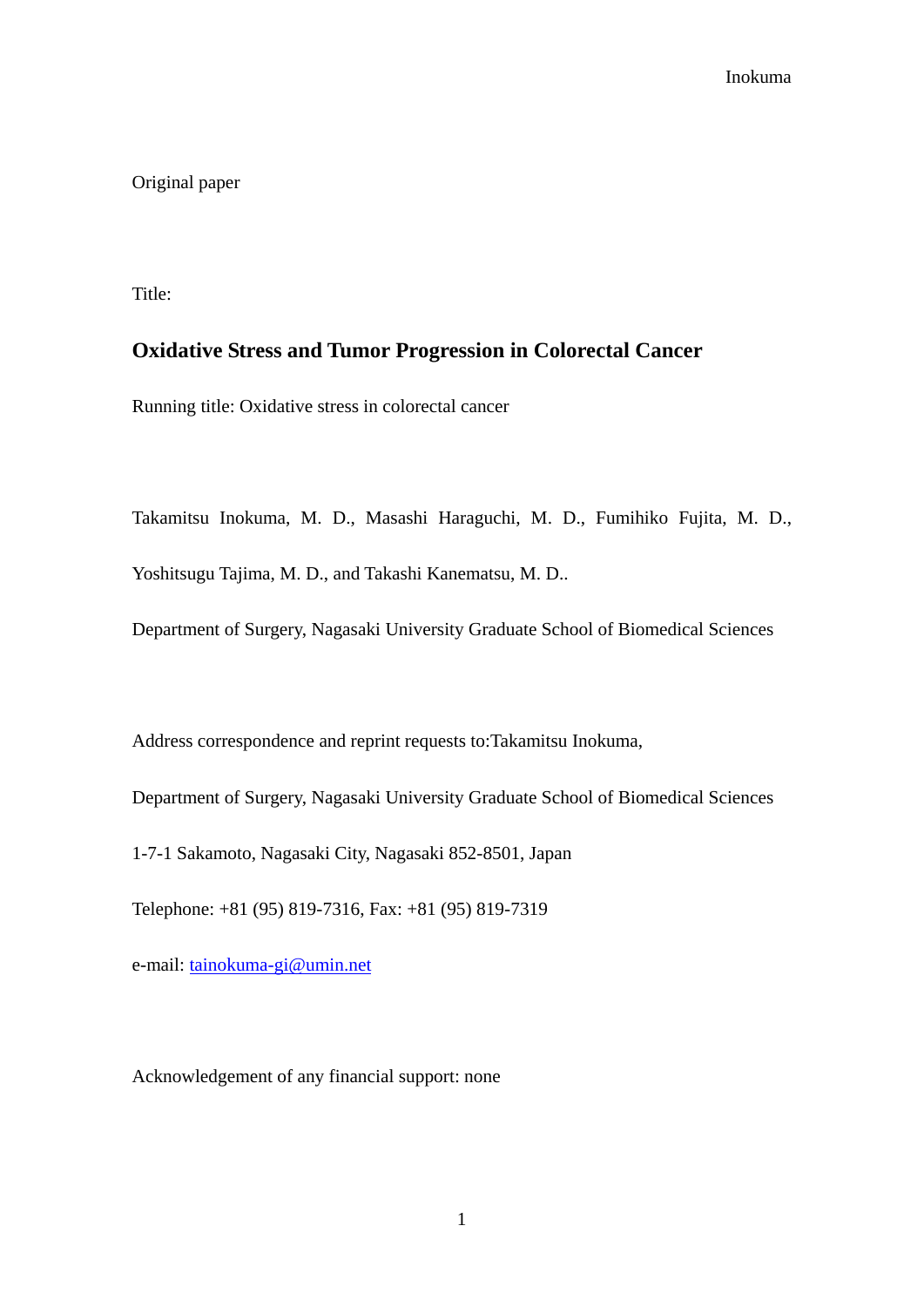A list of key words:

reactive oxygen species (ROS), thymidine phosphorylase (TP), colorectal cancer, derivative-reactive oxygen metabolites (d-ROM)

A list of all abbreviations used:

Reactive Oxygen Species (ROS); Thymidine Phosphorylase (TP); Derivative-Reactive

Oxygen Metabolites (d-ROM)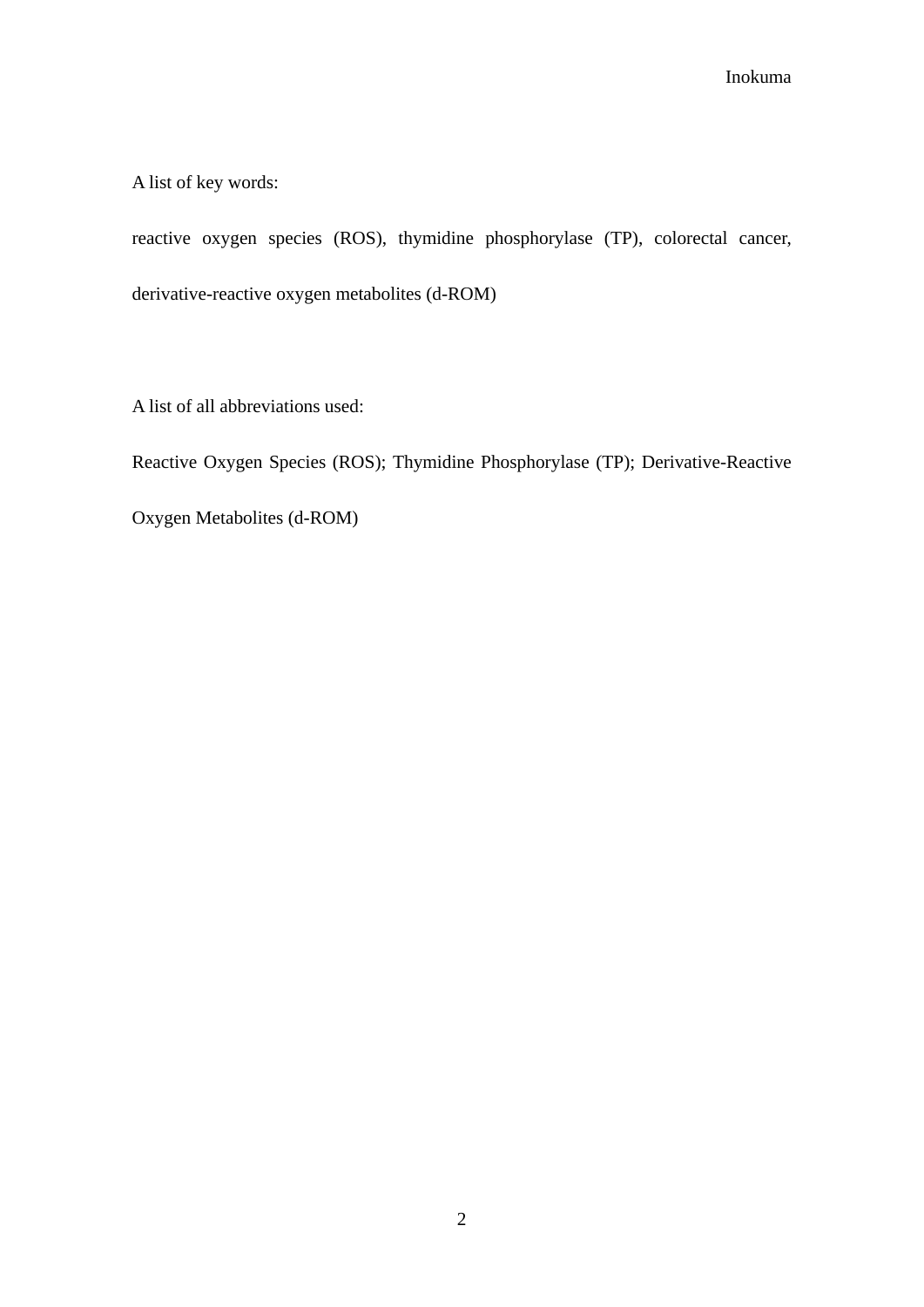## **ABSTRACT**

**Background / Aims:** Elevated oxidative status has been found in many types of cancer cells. Recent studies have shown that the enzymatic product of thymidine phosphorylase (TP) generated reactive oxygen species (ROS) within cancer cells. The aim of this study was thus to evaluate the signal transduction pathway and the role of ROS in colorectal cancer. **Methodology:** Blood specimens were obtained from the drainage vein of the tumor during operation in 76 patients with colorectal cancer. Serum ROS levels were measured using the derivative-Reactive Oxygen Metabolites (d-ROM) test and serum TP levels were examined by a highly sensitive ELISA method. **Results:**  There was no significant correlation between serum levels of ROS and TP. Serum ROS levels were elevated in proportion to tumor invasion and had a significant positive correlation with tumor size  $(p<0.05)$ . However, they did not increase in patients with liver metastasis. **Conclusions:** These findings suggest that ROS are independent of TP-triggered signaling transduction and are associated with increased tumor invasion, but not liver metastasis in patients with colorectal cancer. From this point of view, new strategies related to ROS may provide improved therapeutic results as well as a preventative effect on carcinogenesis of the colorectum.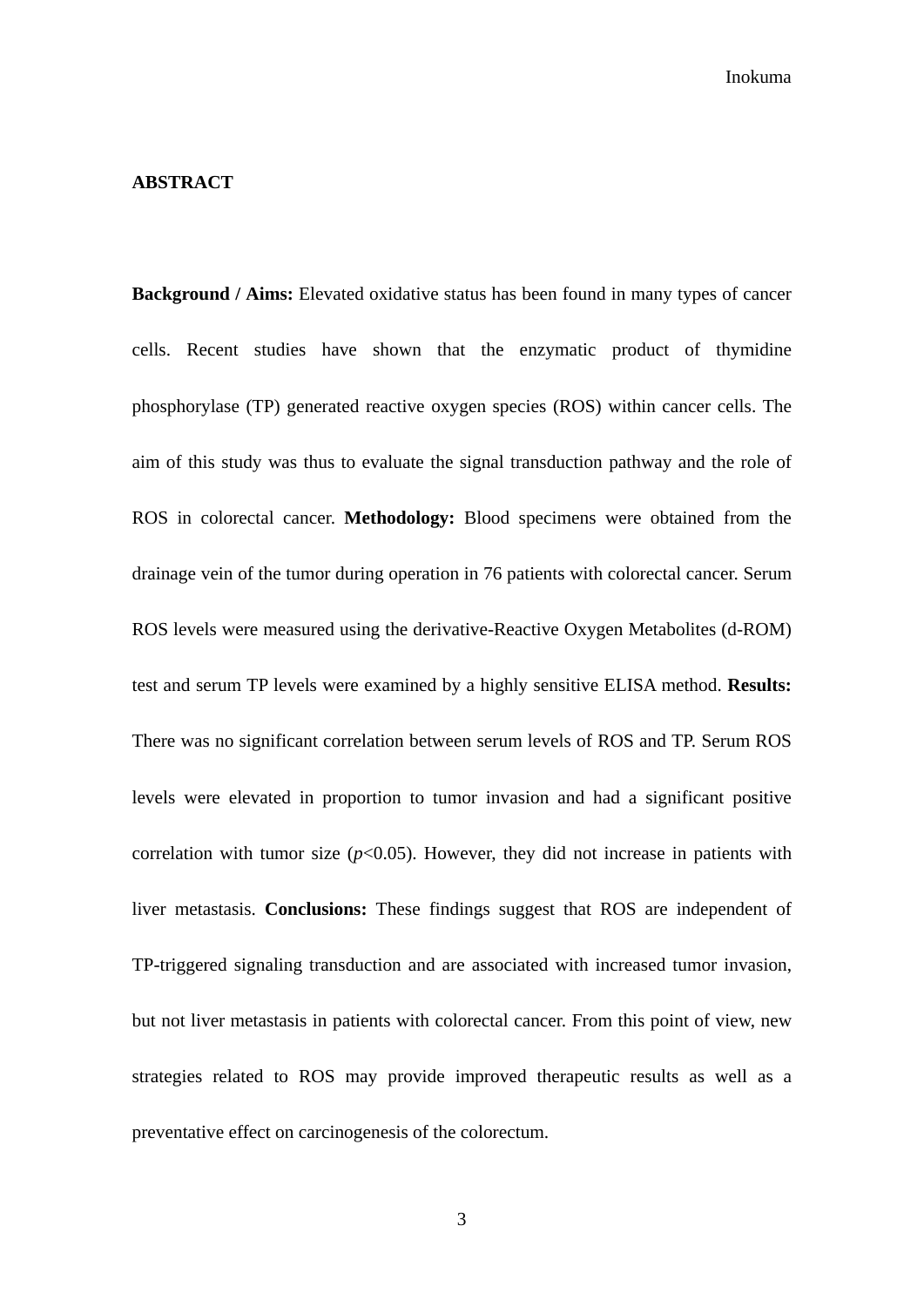## **INTRODUCTION**

Reactive oxygen species (ROS) include superoxide radical anion  $(O_2)$ , hydroxyl radical  $(·OH)$ , and hydrogen peroxide  $(H<sub>2</sub>O<sub>2</sub>)$  and play important roles in cell growth and intracellular signal transduction pathways (1-5). Excessive production of intracellular ROS has been reported to result in an oxidative environment which damages cellular molecules or modulates gene expression (6-8).

The colon is constantly exposed to ROS originating from endogenous and exogenous sources (9). It is well known that enhanced oxidative stress of the colon is associated with an increased risk of cancer (10-12). In addition, ROS have been proposed to be involved in tumor metastasis, which is a complicated processes including epithelial-mesenchymal transition (EMT), migration, invasion of the tumor cells and angiogenesis (13, 14). A more comprehensive understanding of ROS-triggered signaling transduction, transcriptional activation and regulation of gene expression will help strengthen our understanding of the critical role of ROS in tumor progression.

Recent studies have reported that the enzymatic product of thymidine phosphorylase (TP), an enzyme involved in pyrimidine metabolism, generates ROS within a TP-overexpressing cancer cell and free radical stress increases tumor cell production of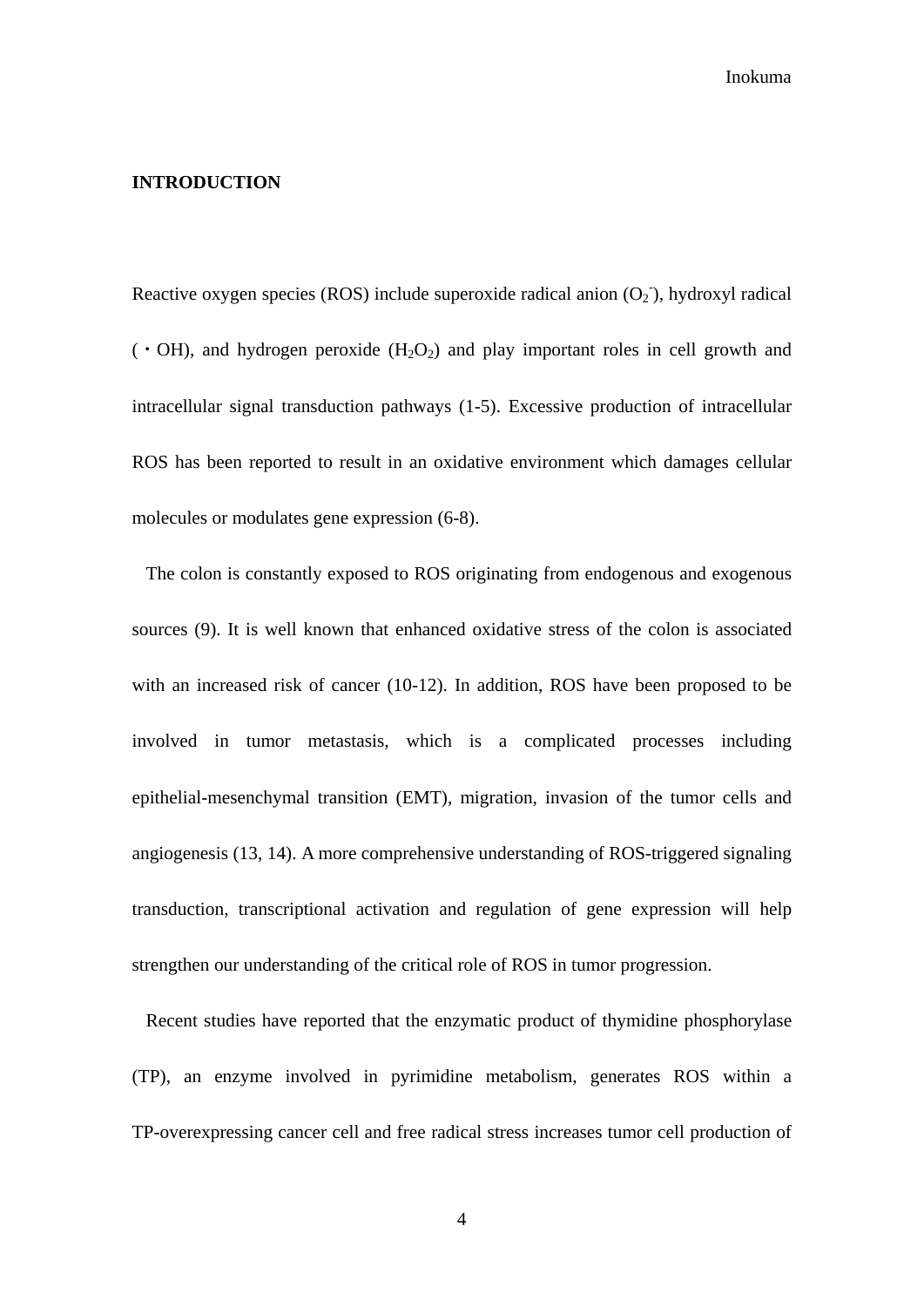angiogenic factors and an intestinal collagenase (14-16). In our previous studies, we showed that the serum TP levels in venous blood drainage specimens reflect the prognosis of patients with colorectal cancer, particularly the risk of liver metastasis (17, 18). However, it remains unclear why the serum TP levels are elevated in patients with liver metastasis. Accordingly, the purpose of the present study was to investigate whether an oxidative stress mechanism is regulated by TP and to evaluate the role of ROS in colorectal tumor progression.

## **METHODOLOGY**

## **Patients and Tumor Samples**

 Seventy-six patients (47 males and 29 females) with colorectal cancer, who underwent surgery between June 1997 and January 2002 in the Department of Surgery, Nagasaki University, were enrolled as subjects **(Table 1)**. None had received chemotherapy or irradiation prior to surgery. Twelve patients had liver metastases (10 patients with synchronous metastasis and 2 patients with metachronous metastasis). The average age at surgery was 65.3 years (range, 34-87 years). The average follow-up period was 89.4 months. The extent of tumor invasion was based on TNM classification. Five patients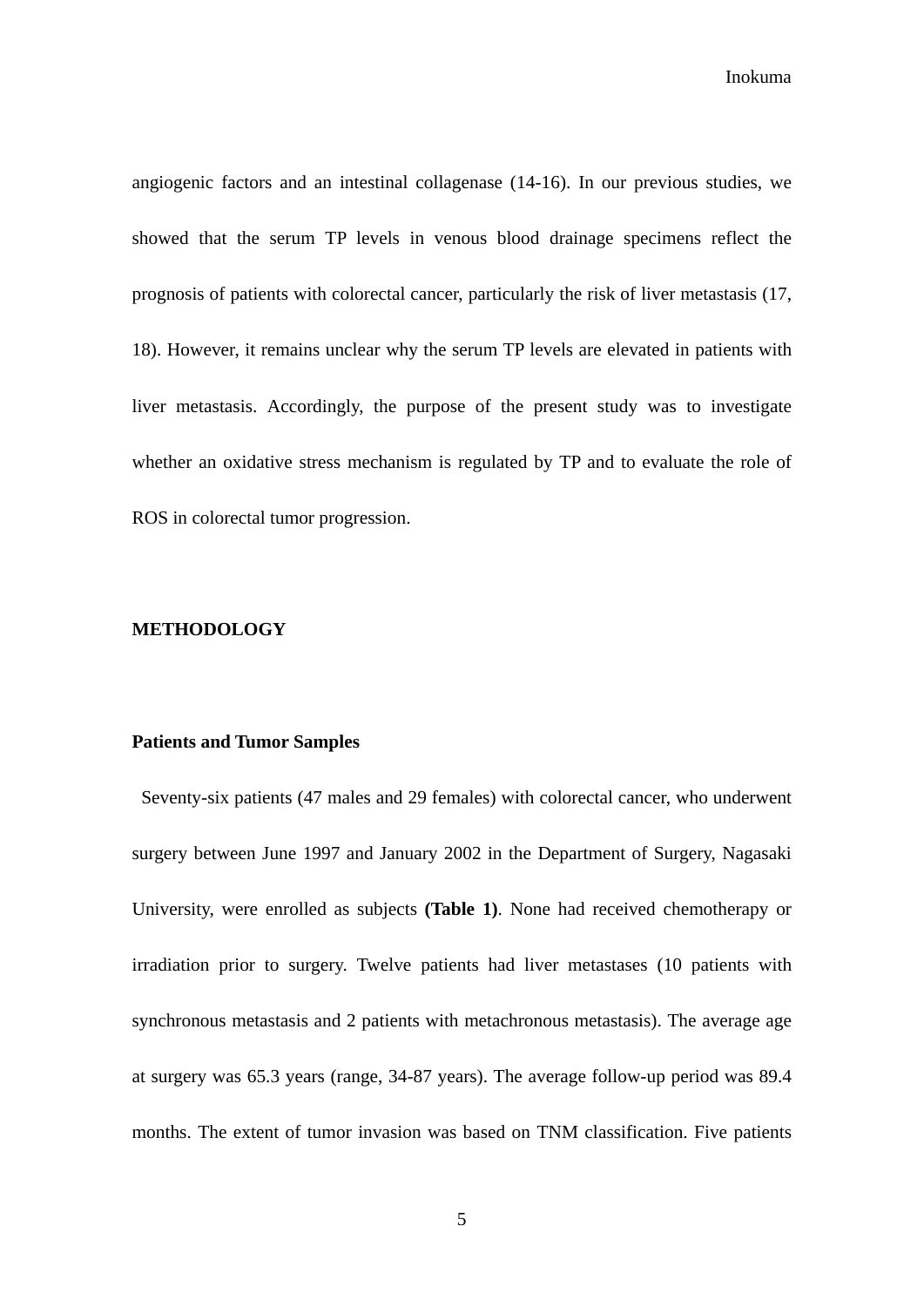were classified as T1, 7 as T2, 55 as T3, and 9 as T4. Thirty-three patients had lymph node metastases. Serum samples were collected after obtaining informed consent from each patient in accordance with institutional guidelines. All patients had histologically verified adenocarcinoma of the colon or rectum.

### **Clinical Follow-Up**

 All patients were followed up after discharge by physical examination, routine serum chemistries and serum tumor marker tests every 1-3 months and by abdominal ultrasonography and computed tomography every 3-6 months.

## **Measurement of the Serum TP Levels**

 The serum samples were obtained from venous blood drainage specimens of the primary tumor immediately after laparotomy, and then were stored at -80ºC until use. The serum TP levels were determined by enzyme-linked immunosorbent assay (ELISA) using the previously reported method with the following modifications (17, 18). The same pair of monoclonal antibodies - 104B and 232-2 - was used, but 232-2 was labeled with biotin and its binding was detected by peroxidase-conjugated streptavidin. Due to these modifications, the accuracy of the ELISA was improved 25-fold in comparison to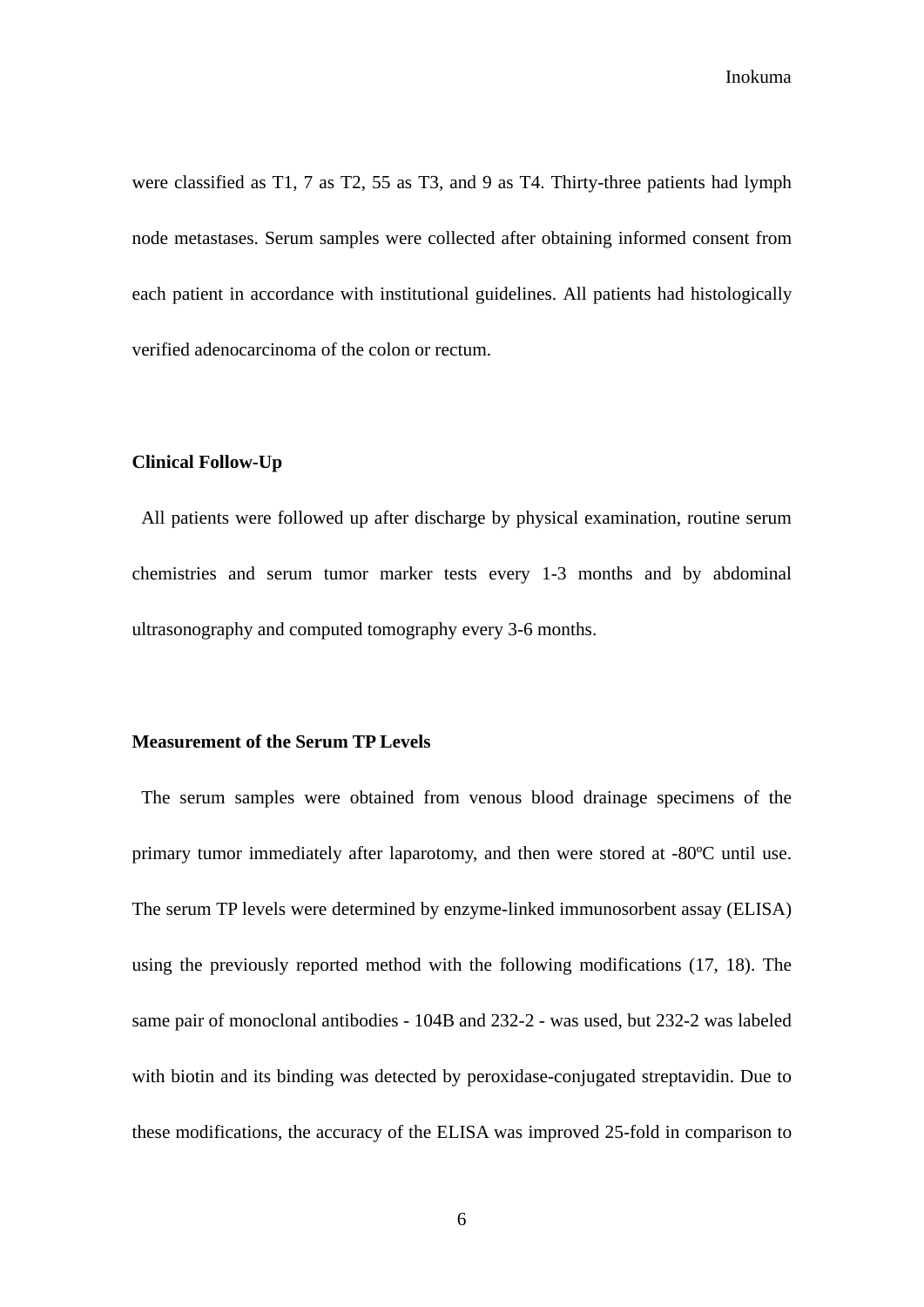the original procedure. In serum from the peripheral blood of 16 healthy volunteers, the mean TP level was  $14.1 \pm 5.2$ ng/ml.

## **Measurement of the Serum d-ROM Levels**

The oxidative status was studied by measuring hydroperoxides in the serum using the d-ROM (derivatives of reactive oxygen metabolites) test. The test was carried out using the Free Radical Analytical System 4 (FRAS4; Wismerll Co. Ltd. Tokyo, Japan). The test is based on the concept that the amount of organic hydroperoxides present in serum is related to the free radicals from which they are formed. When the serum sample is dissolved in an acidic buffer, the hydroperoxides react with the transition metal ions liberated from the proteins in the acidic medium and are converted to alkoxy and peroxy radicals. These newly formed radicals are able to oxidize an additive (N, N-diethyl-para-phenylendiamine) to the corresponding radical cation. It was reported that the value of serum ROS had a high positive correlation with the serum d-ROM value of measured by the d-ROM test (19-21). The concentration of this persistent species can be easily determined through spectrophotometric procedures (absorption at 505 nm), and are generally expressed in conventional units (Carratelli units; U.CARR), in which 1U.CARR corresponds to  $0.8$ mg/lH<sub>2</sub>O<sub>2</sub>. The normal values of the test are less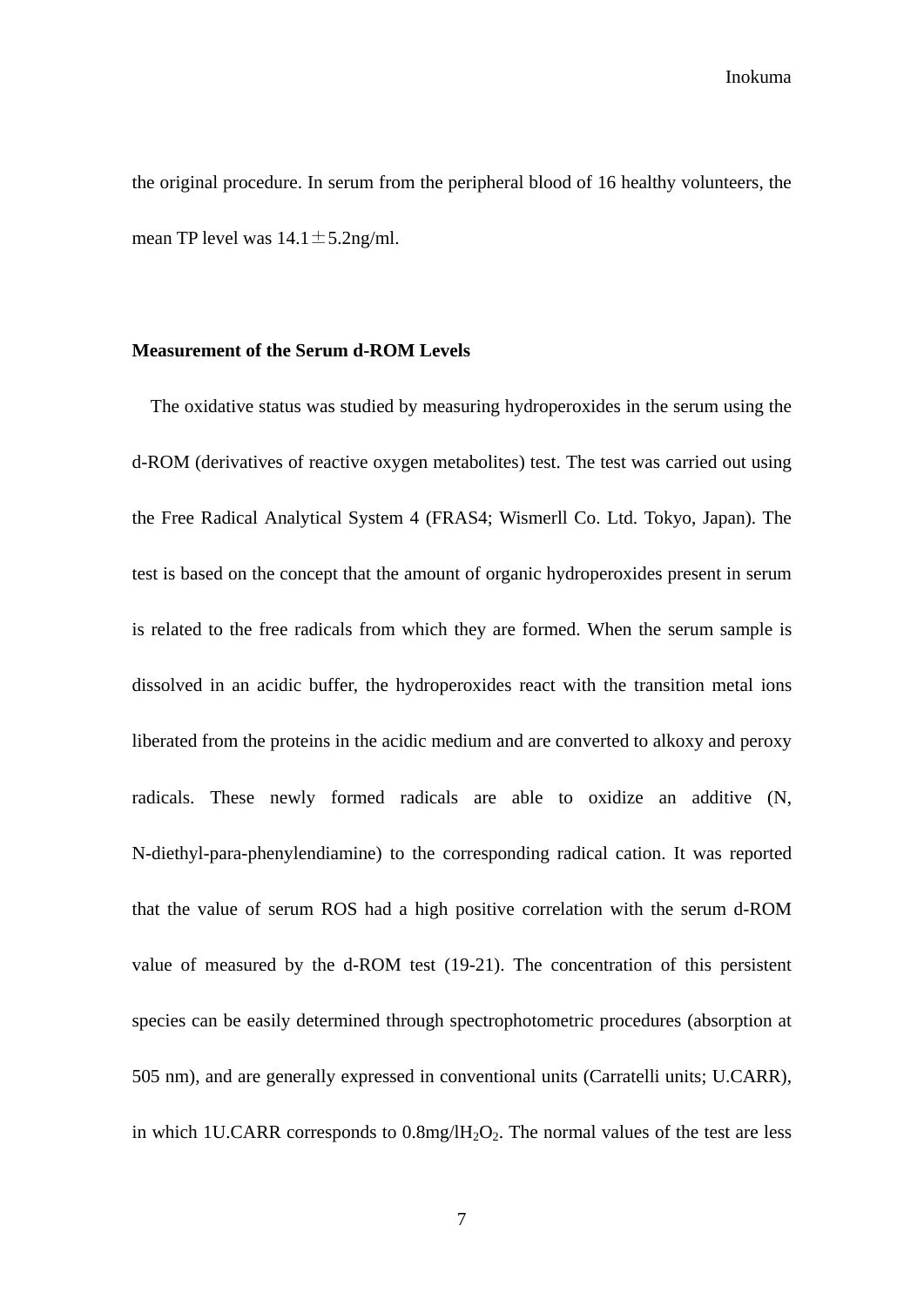than 300U.CARR. Values>300U.CARR indicate a condition of oxidative stress (301-320U.CARR: borderline, 321-340U.CARR: mild oxidative stress, 341-400U.CARR: moderate oxidative stress, 401-500U.CARR: strong oxidative stress, 501U.CARR and higher: very strong oxidative stress).

#### **Statistical Analyses**

All data were expressed as the means $\pm$ standard deviation. The Mann-Whitney test was used to determine statistically significant differences between two groups. Spearman's correlation was used to examine correlations. Differences were considered to be statistically significant when  $p<0.05$ .

#### **RESULTS**

## **Relationship between the serum levels of d-ROM and TP**

 The serum d-ROM and TP levels in venous blood drainage specimens were successfully measured in all patients in this study. The mean of the serum d-ROM levels was  $317.4 \pm 68.6$ U.CARR, and the mean of the serum TP levels was  $52.1 \pm 51.9$ ng/ml. As shown in **Figure 1**, the serum d-ROM levels were not significantly correlated with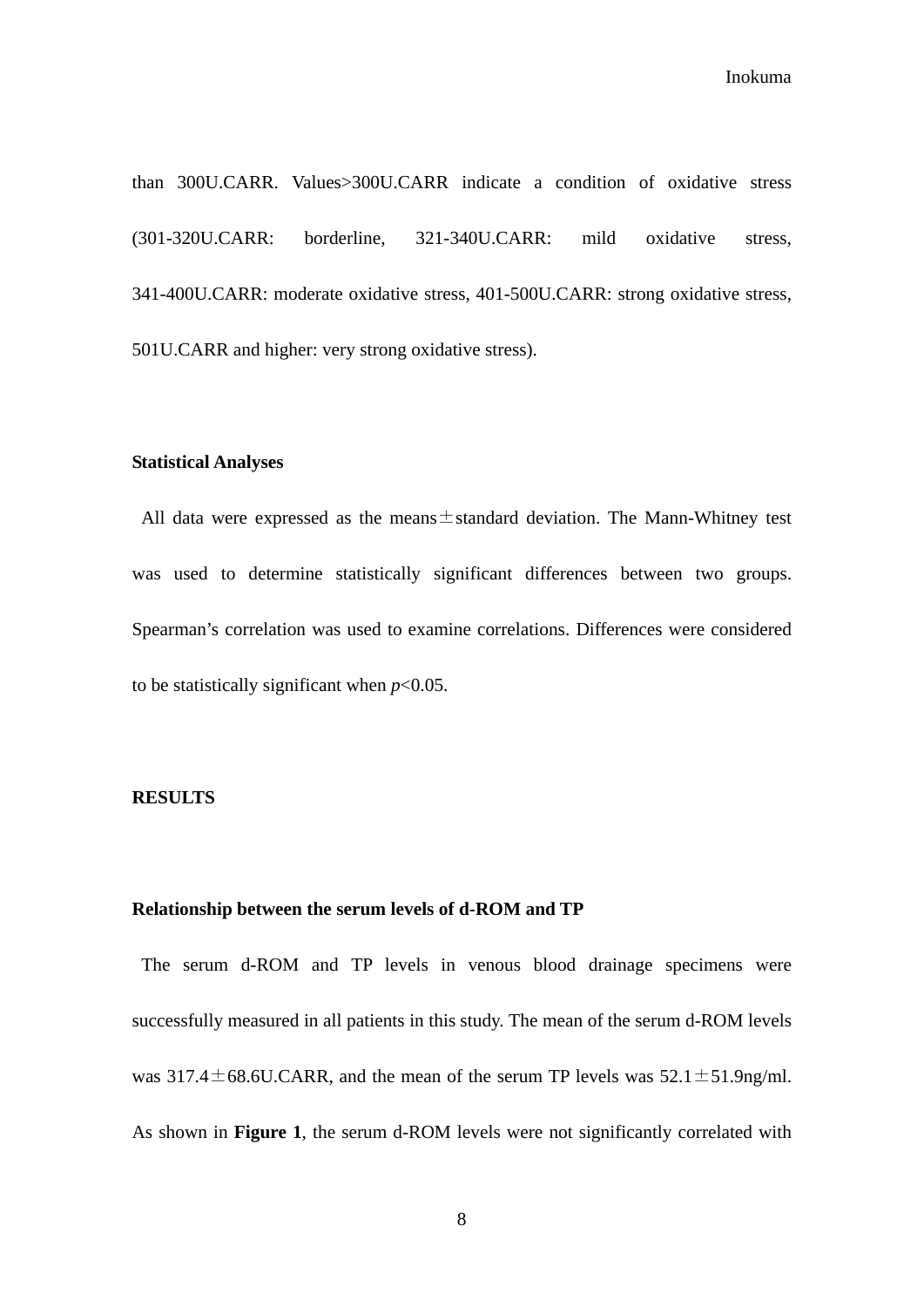the serum TP levels  $(p=0.77)$ .

#### **Relationship between the serum d-ROM and TP levels and tumor growth**

First, the correlation between the serum d-ROM or TP levels and the clinicopathologic features was evaluated. A statistically significant correlation was observed between the serum d-ROM levels and tumor size ( $p=0.036$ ). The serum d-ROM levels were 329.9 $\pm$ 77.1U.CARR in patients with a tumor of more than 40mm and  $301.0 \pm 52.5$ U.CARR in patients with a tumor of less than 40mm **(Figure 2A)**. No significant correlation was noted between the serum TP levels and tumor size **(Figure 2B)**.

The serum d-ROM levels of each depth of invasion group are shown in **Figure 3A**. The serum d-ROM levels were  $291.4 \pm 78.8$ U.CARR in the T1 group,  $305.1 \pm$ 38.1U.CARR in the T2 group,  $320.1 \pm 72.8$ U.CARR in the T3 group, and  $324.9 \pm$ 59.1U.CARR in the T4 group. As the tumor invasion progressed, there was a trend toward a greater increase in the serum d-ROM levels. On the other hand, there was no correlation between the serum TP levels and the depth of invasion **(Figure 3B)**. None of the other variables, including age, gender, tumor site, and lymph node metastasis, showed a statistically significant correlation with the serum d-ROM or TP levels.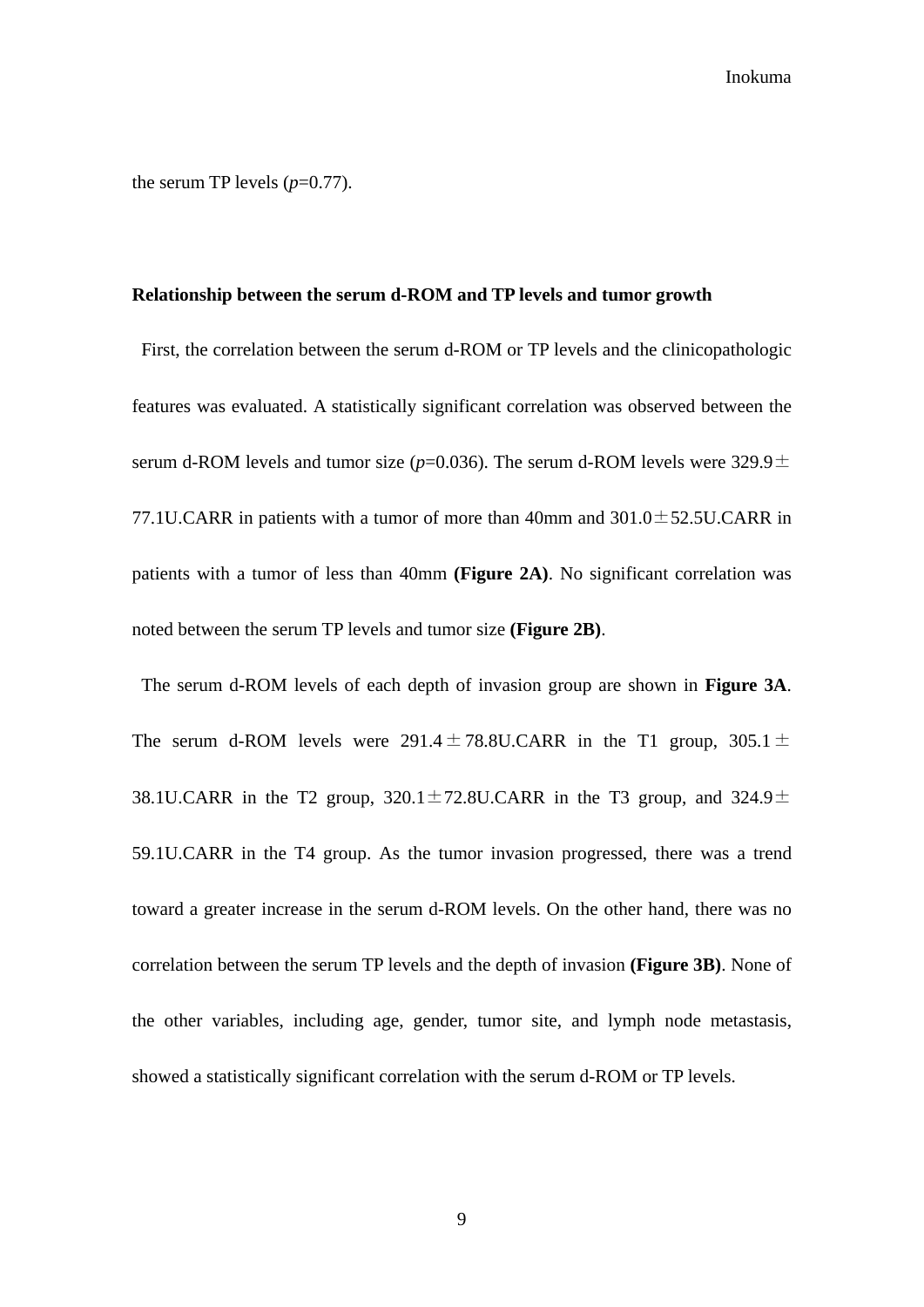### **Serum d-ROM and TP levels and liver metastasis**

 The serum d-ROM levels in the 12 patients with liver metastasis were not significantly correlated with those in the 64 patients without liver metastasis  $(326.1 \pm 73.5 \text{U} \cdot \text{CARR})$ vs. 315.8±68.2U.CARR) **(Figure 4A)**.

 On the other hand, the serum TP levels in the patients with liver metastasis were significantly higher than those in the patients without liver metastasis (111.6 $\pm$ 81.1ng/ml versus 40.9±35.5ng/ml: *p*<0.001) **(Figure 4B)**.

## **DISCUSSION**

We previously indicated that serum TP levels were significantly elevated in colorectal cancer patients with liver metastasis and reflected the prognosis (17, 18). TP, which is identical to platelet-derived endothelial cell growth factor, is an angiogenic factor and catalyzes the reversible phosphorolysis of thymidine, deoxyuridine and their analogs (22-24). However, it remains uncertain how TP associates with the cascade of liver metastasis in colorectal cancer.

Recent studies have reported that 2-deoxy-D-ribose-1-phosphate (2dDR1P) released from thymidine by TP generates oxygen radicals, and that free radical oxidative stress causes angiogenesis and metastasis (14, 16). ROS can stimulate cell proliferation,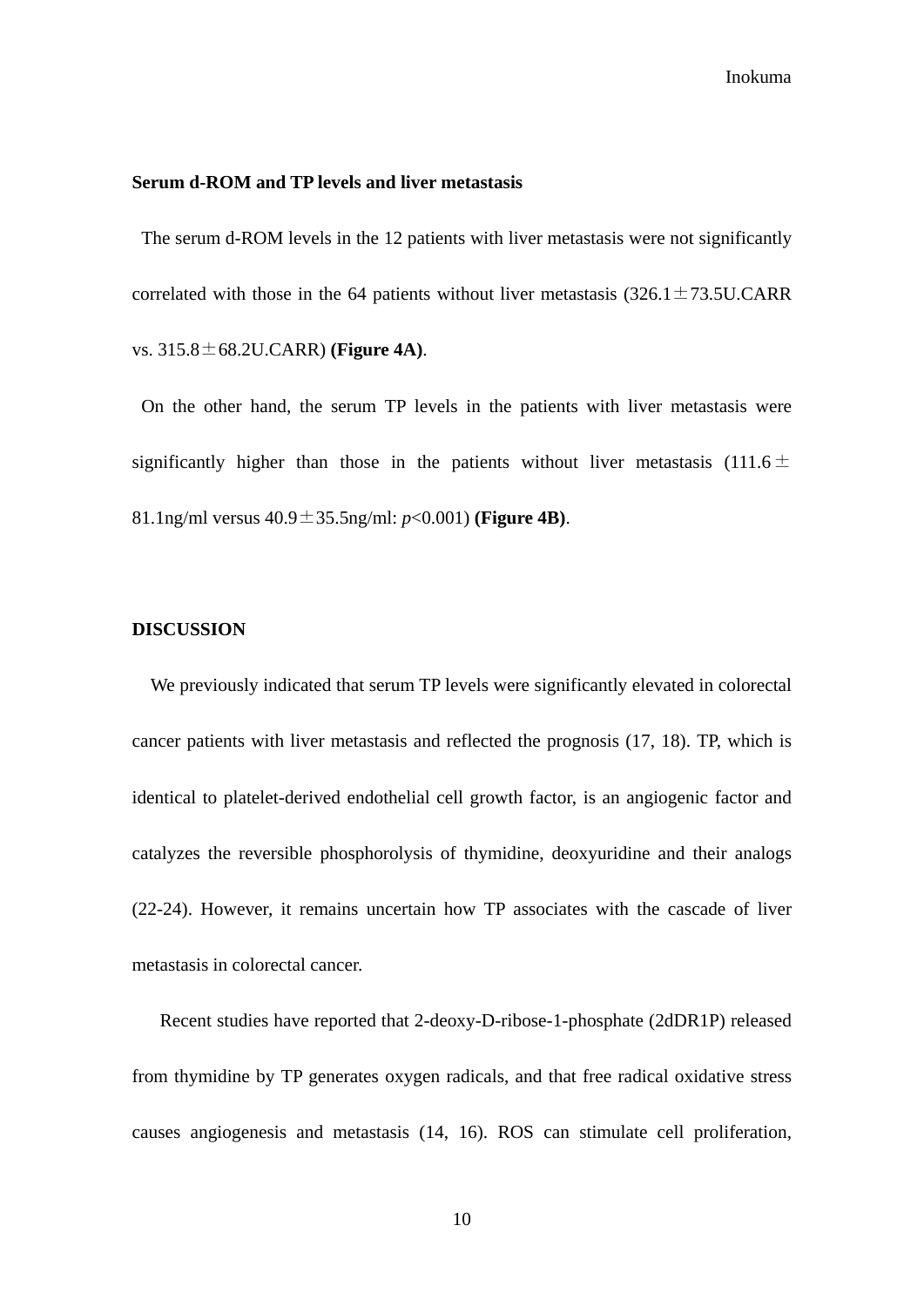promote genetic instability, and induce adaptive responses that enable cancer cells to maintain their malignant phenotypes. ROS-mediated DNA damage has long been thought to play an important role in carcinogenesis initiation and malignant transformation by leading to mutations in tumor suppressor genes (25). The gastrointestinal tract, especially the colon, is constantly exposed to ROS originating from endogenous and exogenous sources, and ROS have been associated with an increased risk of colon cancer (14, 26).

Therefore, we hypothesized that a TP-triggered signal transduction pathway plays a role in the liver metastasis of patients with colorectal cancer. The mechanism of this association would proceed as follows. (1)The downstream mediators of TP function give rise to oxidative stress. (2)ROS increase tumor cell production of the angiogenic factors interleukin-8 (IL-8) and vascular endothelial growth factor (VEGF), in addition to inducing production of matrix metalloproteinase-1 (MMP-1). This gives rise to (3)liver metastasis of the colorectal cancer.

 To examine this hypothesis, we measured serum ROS levels using the d-ROM test and compared them with serum TP levels. The results showed that there was no significant correlation between the serum levels of ROS and TP. In addition, serum ROS levels were not significantly elevated in colorectal cancer patients with liver metastasis. In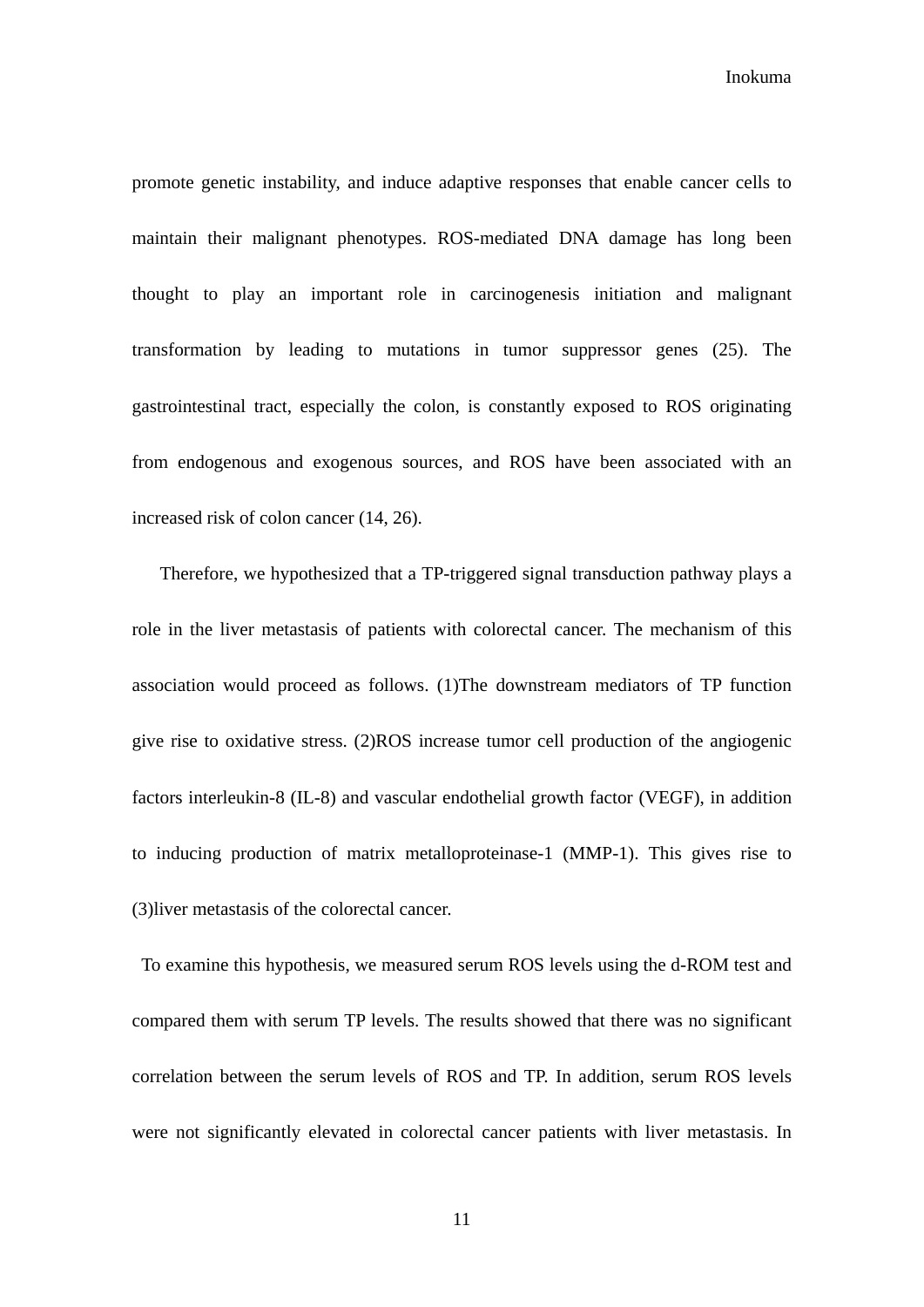contrast, serum ROS levels were elevated in proportion to tumor invasion and had a significant positive correlation with tumor size. These results suggest that TP may be involved in liver metastasis by regulating another intracellular signal transduction, and that the mechanism of ROS-triggered signal transduction has relation to tumor invasion, but not tumor metastasis in colorectal cancer **(Figure 5)**. In fact, with respect to factors other than TP, several previous reports have demonstrated that ROS generation may be induced intracellularly, in either an NADPH oxidase-dependent or a mitochondriadependent manner, by growth factors and cytokines (TGFbeta1 and HGF) and tumor promoters (such as TPA) capable of triggering cell adhesion, EMT and migration (25, 27, 28).

 In conclusion, it may be possible to prevent tumor progression by regulating ROS, which enhance cell proliferation and apoptosis suppression. For example, one possible therapeutic strategy targeting ROS-triggered signal transduction would be to increase ROS scavenging, thereby dampening  $H_2O_2$  signaling and depressing tumor growth. In general, clarification of the true role of ROS in various cancers will lead to new strategies for cancer prevention and therapy.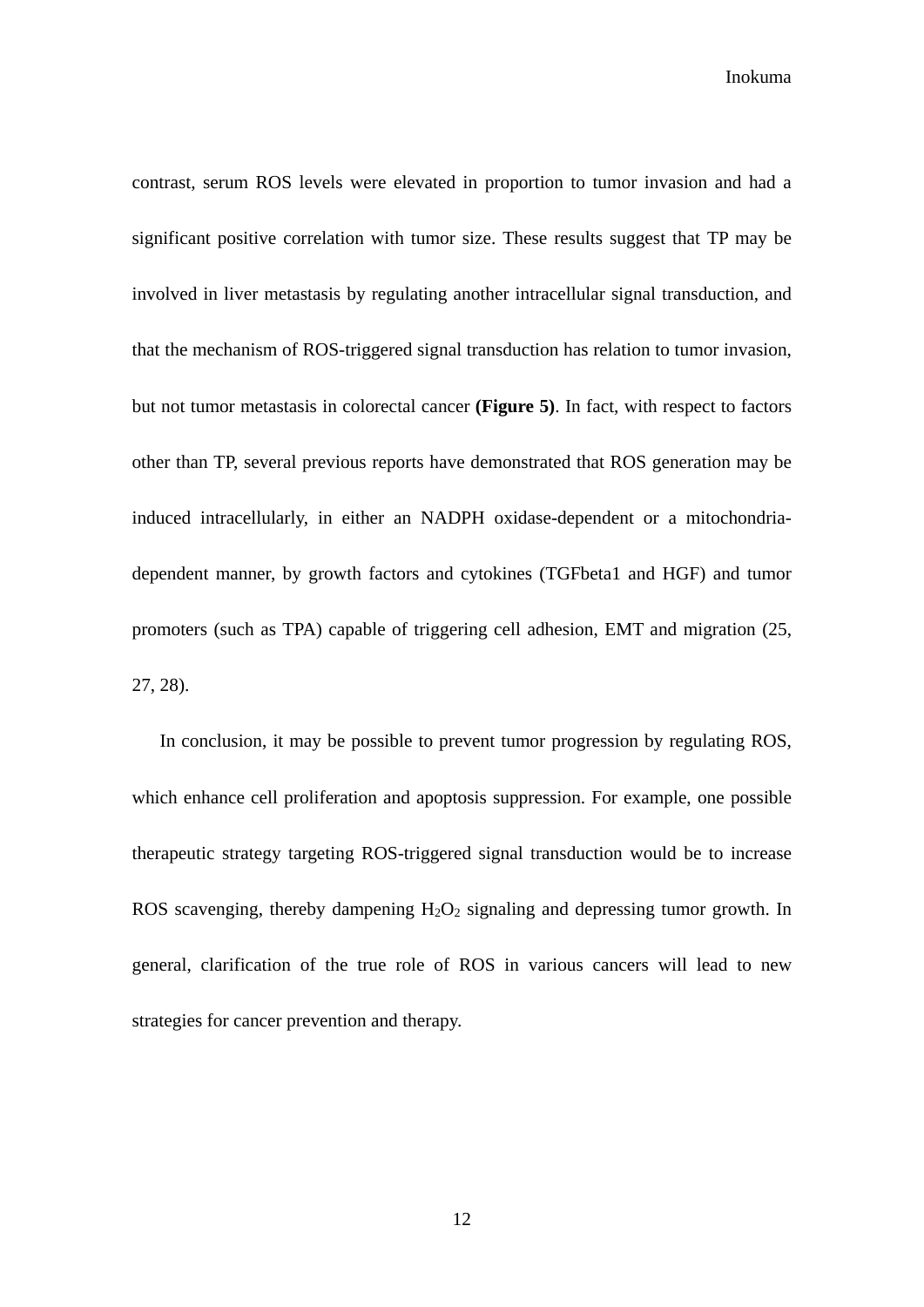## **REFERENCES**

1 **Poli G, Leonarduzzi G, Biasi F, Chiarpotto E:** Oxidative stress and cell signalling. Curr Med Chem 2004; 11:1163-1182.

2 **Aslan M, Ozben T:** Oxidants in receptor tyrosine kinase signal transduction pathways. Antioxid Redox Signal 2003; 5:781-788.

3 **Chiarugi P:** PTPs versus PTKs: The redox side of the coin. Free Radic Res 2005; 39:353-364.

4 **Clerkin JS, Naughton R, Quiney C, Cotter TG:** Mechanisms of ROS modulated cell survival during carcinogenesis. Cancer Lett 2008; 266:30-36.

5 **Fruehauf JP, Meyskens FL Jr:** Reactive oxygen species: A Breath of life or death? Clin Cancer Res 2007; 13:789-794.

6 **Babbs CF:** Free radicals and the etiology of colon cancer. Free Radic Biol Med 1990; 8:191-200.

7 **Lu W, Ogasawara MA, Huang P:** Models of reactive oxygen species in cancer. Drug Discov Today Dis Models 2007; 4:67-73.

8 **Halliwell B:** Oxidative stress and cancer: have we moved forward? Biochem J 2007; 401:1-11.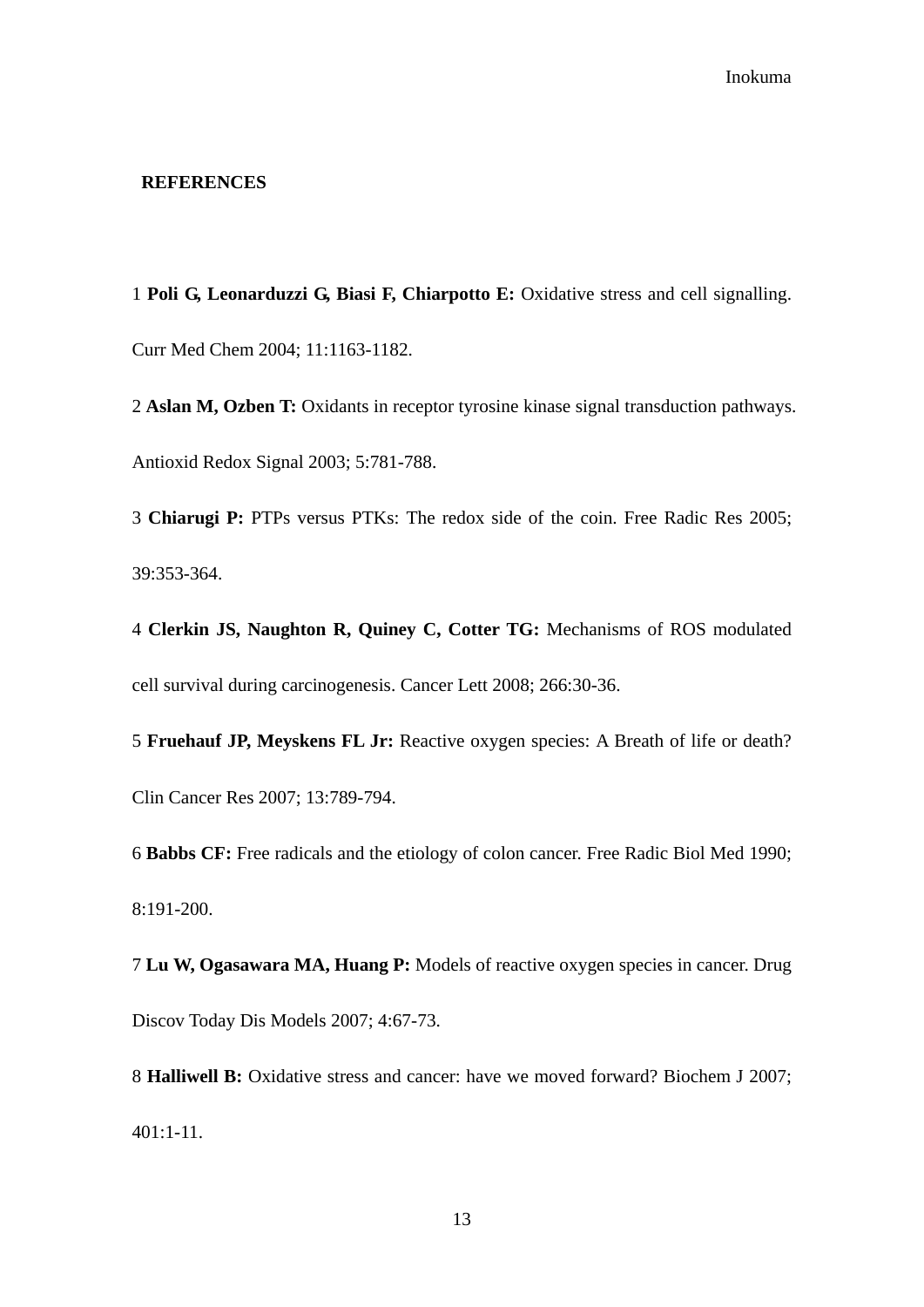9 **Stone WL, Papas AM:** Tocopherols and the etiology of colon cancer. J Natl Cancer Inst 1997; 89:1006-1014.

10 **Blau S, Rubinstein A, Bass P, Singaram C, Kohen R:** Differences in the reducing power along the rat GI tract: Lower antioxidant capacity of the colon. Molec Cell Biochem 1999; 194:185-191.

11 **Roessner A, Kuester D, Malfertheiner P, Schneider-Stock R:** Oxidative stress in ulcerative-associated carcinogenesis. Pathol Res Pract 2008; 204:511-524.

12 **Rainis A, Maor I, Lanir A, Shnizer S, Lavy A:** Enhanced oxidative stress and leucocyte activation in neoplastic tissues of the colon. Dig Dis Sci 2007; 52:526-530.

13 **Wu WS:** The signaling mechanism of ROS in tumor progression. Cancer Metastasis Rev 2006; 25:695-705.

14 **Brown NS, Jones A, Fujiyama C, Harris AL, Bicknell R:** Thymidine phosphorylase induces carcinoma cell oxidative stress and promotes secretion of angiogenic factors. Cancer Res 2000; 60:6298-6302.

15 **Sengupta S, Sellers LA, Matheson HB, Fan TD:** Thymidine phosphorylase induces angiogenesis in vivo and in vitro: an evaluation of possible mechanisms. Br J Pharmacol 2003; 139:219-231.

16 **Akiyama S, Furukawa T, Sumizawa T, Takebayashi Y, Nkajima Y, Shimaoka S,**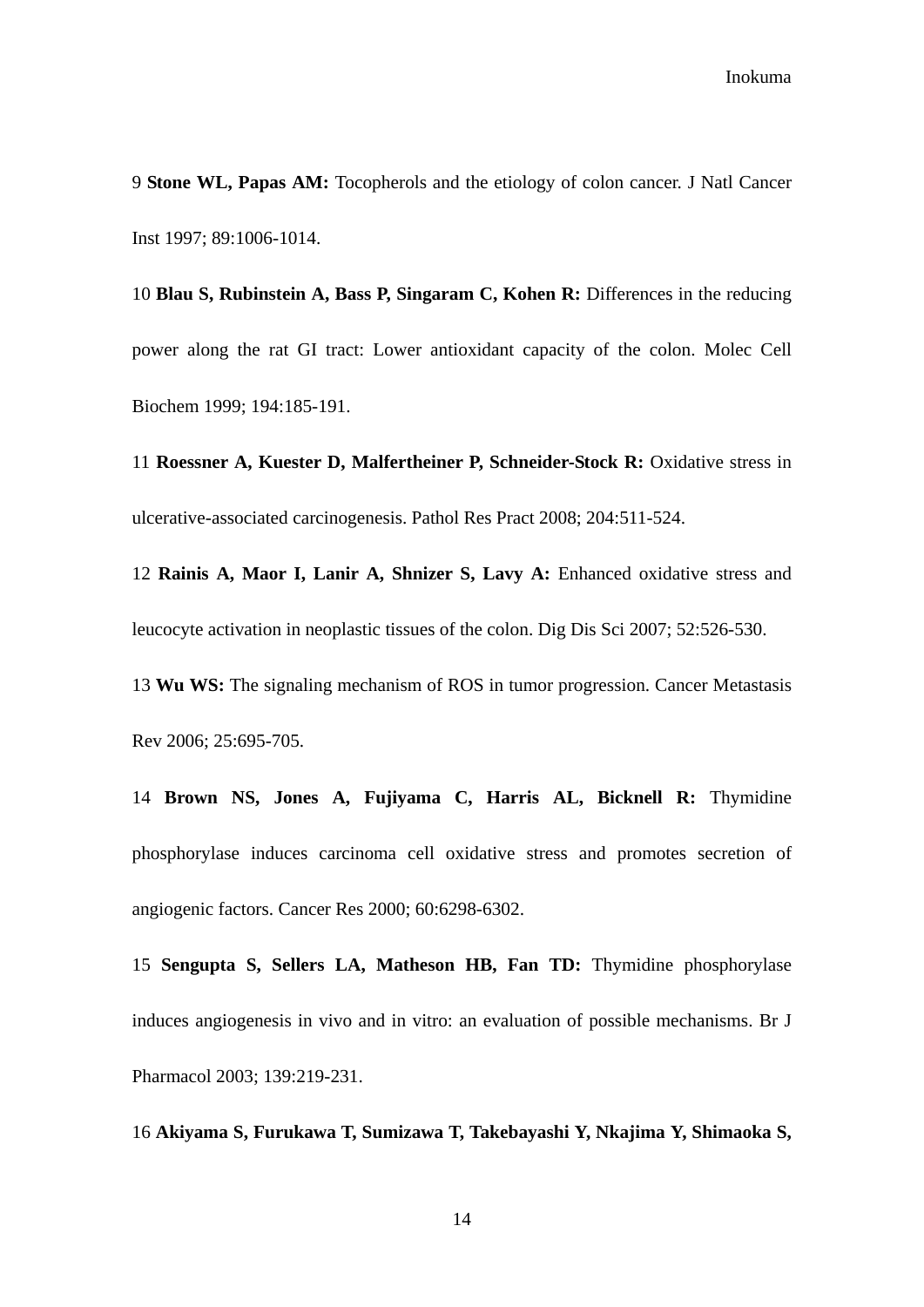**Haraguchi M:** The role of thymidine phosphprylase, an angiogenic enzyme, in tumor progression. Cancer Sci 2004; 95:851-857.

17 **Haraguchi M, Komuta K, Akashi A, Furui J, Kanematsu T:** Occurrence of hematogenous metastasis and serum levels of thymidine phosphorylase in colorectal cancer. Oncol Rep 2003; 10:1207-1212.

18 **Haraguchi M, Komuta K, Ueda T, Akashi A, Minami S, Furui J, Kanematsu T:** Prognostic significance of the serum thymidine phosphorylase levels in venous blood drainage specimens in patients with colorectal cancer. Hepatogastroentelogy 2008; 55:418-421.

19 **Hayashi I, Morishita Y, Imai K, Nakamura M, Nakachi K, Hayashi T:** High-throughput spetrophotometric assay of reactive oxygen species in serum. Mutat Res 2007; 631:55-61.

20 **Mantovani G, Maccio A, Madeddu C, Mura L, Massa E, Gramignano G, Lusso MR, Murgia V, Camboni P, Ferreli L:** Reactive oxygen species, antioxidant mechanisms and serum cytokine levels in cancer patients: impact of an antioxidant treatment. J Cell Mol Med 2002; 6:570-582.

21 **Gencer M, Ceylan E, Aksoy N, Uzun K:** Association of serum reactive oxygen metabolite levels with different histopathological types of lung cancer. Respiration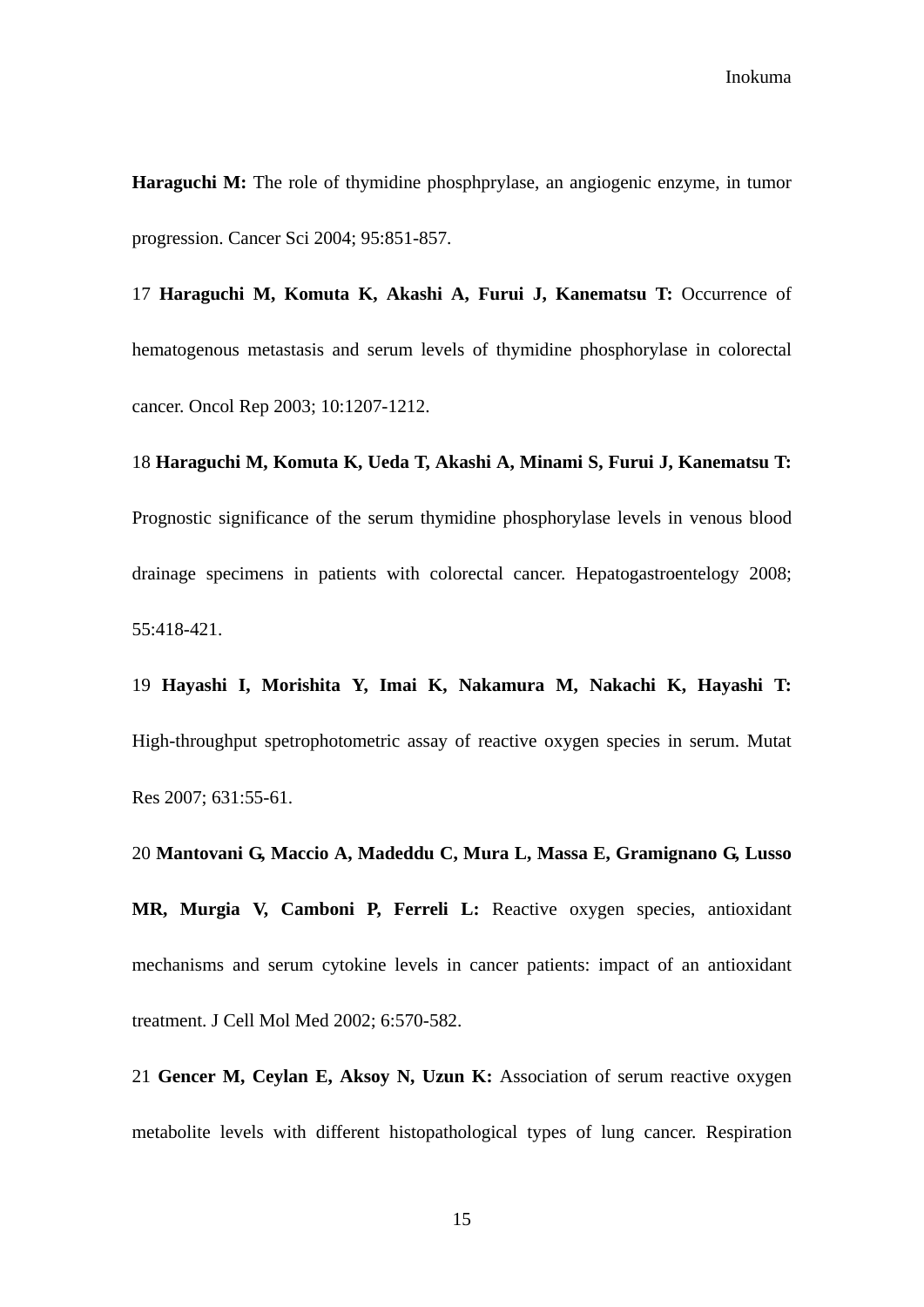2006; 73:520-524.

22 **Furukawa T, Yoshimura A, Sumizawa T, Haraguchi M, Akiyama S, Fukui K, Ishizawa M, Yamada Y:** Angiogen factor. Nature 1992; 356:668.

23 **Usuki K, Saras J, Waltenberger J, Miyazono K, Pierce G, Thomason A, Heldin C:** Platelet-derived endothelial cell growth factor has thymidine phosphorylase activity. Biochem Biophys Res Commun 1992; 184:1311-1316.

**Umeda I, Ishitsuka H:** Design of a novel oral fluoropyrimidine carbamate, capecitabine, which generates 5-fluorouracil selectively in tumours by enzymes concentrates in human liver and cancer tissue. Eur J Cancer 1998; 34:1274-1281.

24 **Miwa M, Ura M, Nishida M, Sawada N, Ishimawa T, Mori K, Shimma N,** 

25 **Valko M, Rhodes CJ, Moncol J, Izakovic M, Mazur M:** Free radicals, metals and antioxidants in oxidative stress-induced cancer. Chem Biol Interact 2006; 160:1-40.

26 **Ohshima H, Bartsch H:** Chronic infections and inflammatory processes as cancer risk factors: possible role of nitric oxide in carcinogenesis. Mutat Res 1994; 305:253-264.

27 **Ren Y, Cao B, Law S, Xie Y, Lee PY, Cheung L, Chen Y, Huang X, Chan HM, Zhao P, Luk J, Vande Woude G, Wong J:** Hepatocyte growth factor promotes cancer cell migration and angiogenic factors expression: prognostic marker of human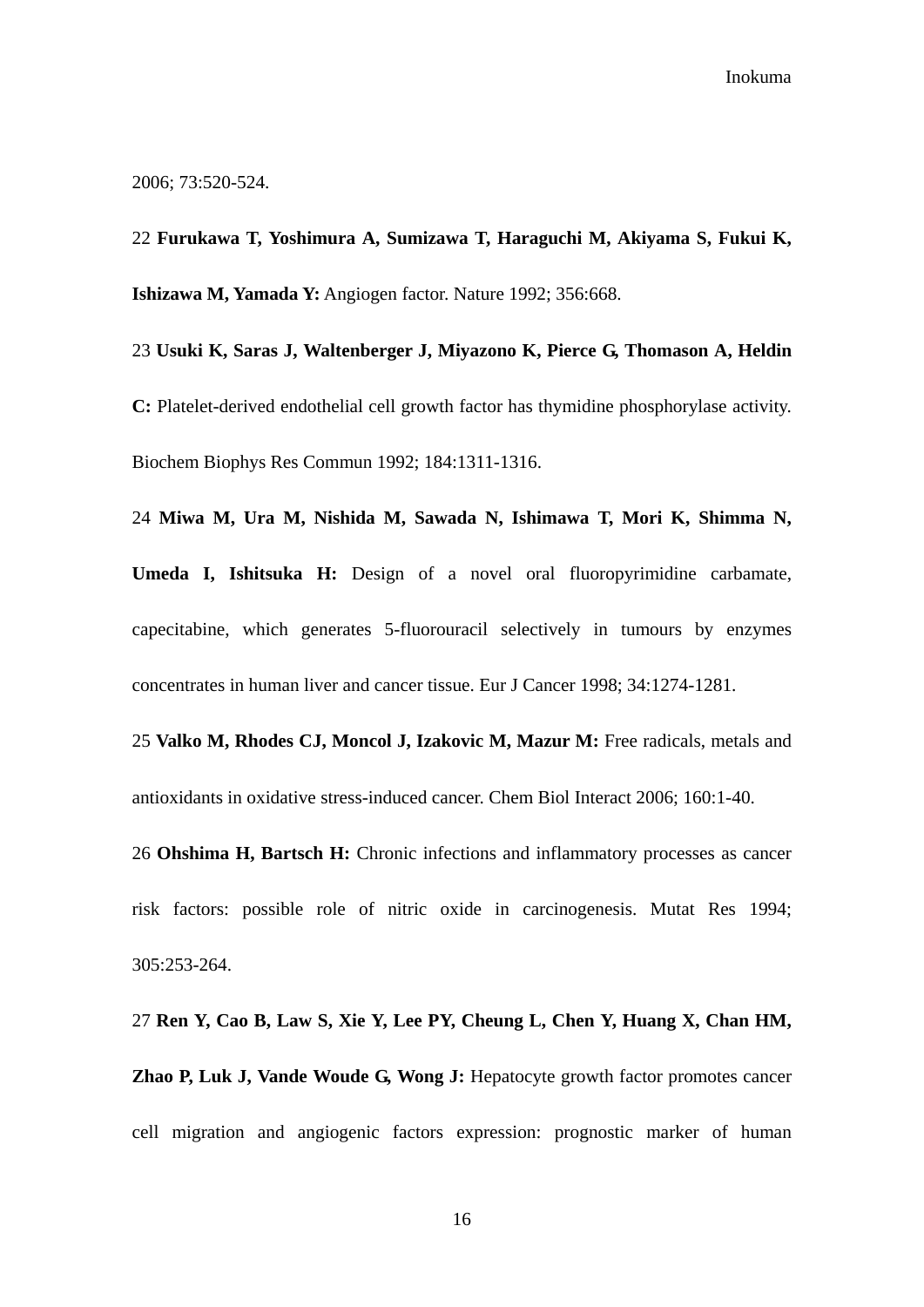esophageal squamous cell carcinomas. Clin Cancer Res; 11:6190-6197.

## 28 **Woo JH, Park JW, Lee SH, Kim YH, Lee IK, Gabrielson E, Lee SH, Lee HJ,**

**Kho YH, Kwon TK:** Dykellic acid inhibits phorbol myristate acetate- induced matrix metalloproteinase-9 expression by inhibiting nuclear factor kappa B transcriptional activity. Cancer Res 2003; 63:3430-3434.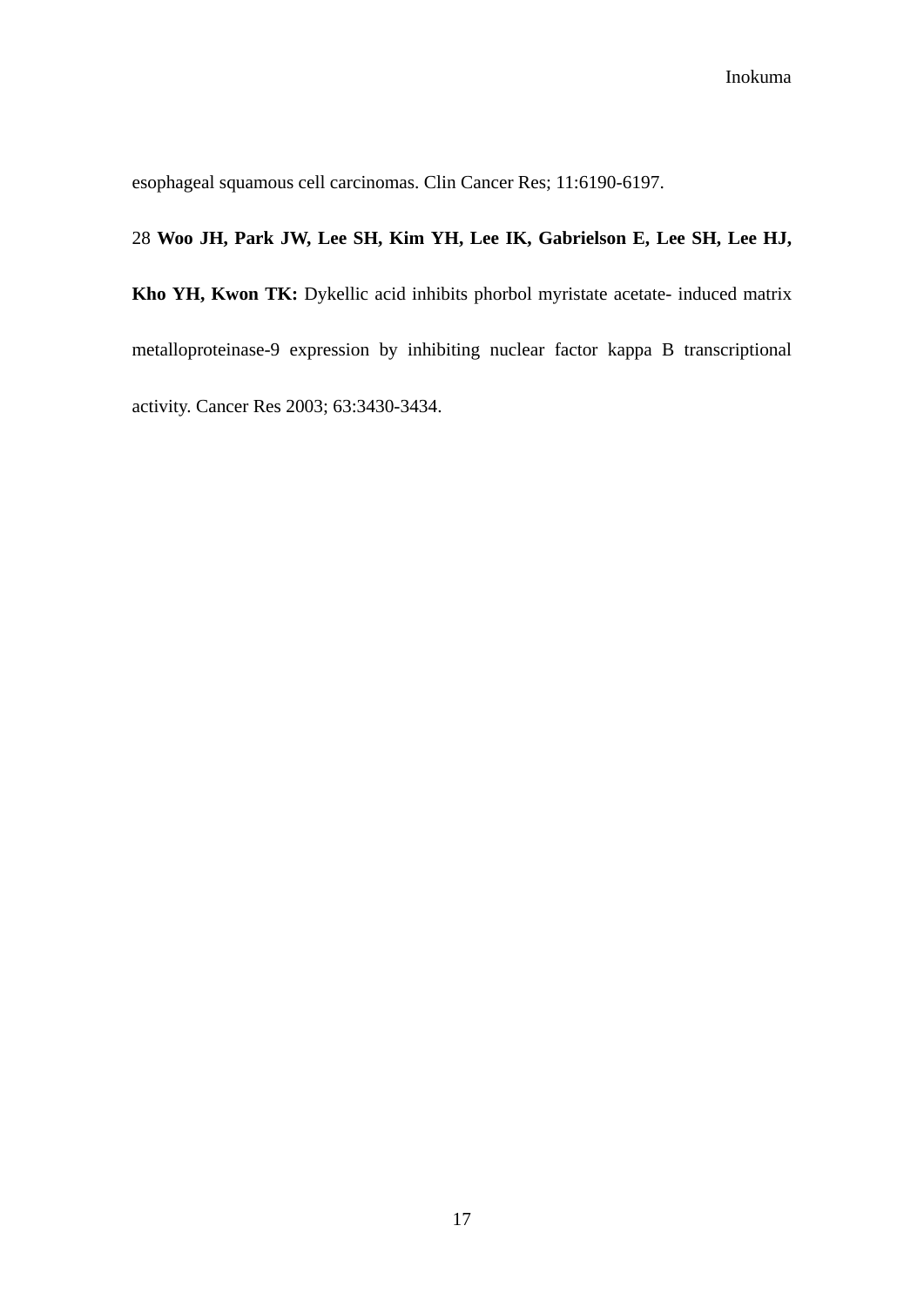## **Figure legends**

Figure 1 Correlation between the serum thymidine phosphorylase (TP) levels and the serum derivatives of reactive oxygen metabolites (d-ROM) levels in venous blood drainage specimens from colorectal cancer patients.

Figure 2 Relationship between the serum derivatives of reactive oxygen metabolites (d-ROM) levels (A) and the serum thymidine phosphorylase (TP) levels (B) and tumor size. Data points represent the means  $\pm$  standard deviation. NS, not significant.

Figure 3 Relationship between the serum derivatives of reactive oxygen metabolites (d-ROM) levels (A) and the serum thymidine phosphorylase (TP) levels (B) and depth of invasion of colorectal cancer. *Bars* represent the standard deviation.

Figure 4 Plot depicting the serum derivatives of reactive oxygen metabolites (d-ROM) levels (A) and the serum thymidine phosphorylase (TP) levels (B) according to presence or absence of liver metastasis. *Points*  $(\bigcirc)$  are the observed serum d-ROM or TP levels in individual patients. *Bars* are the mean values for each group.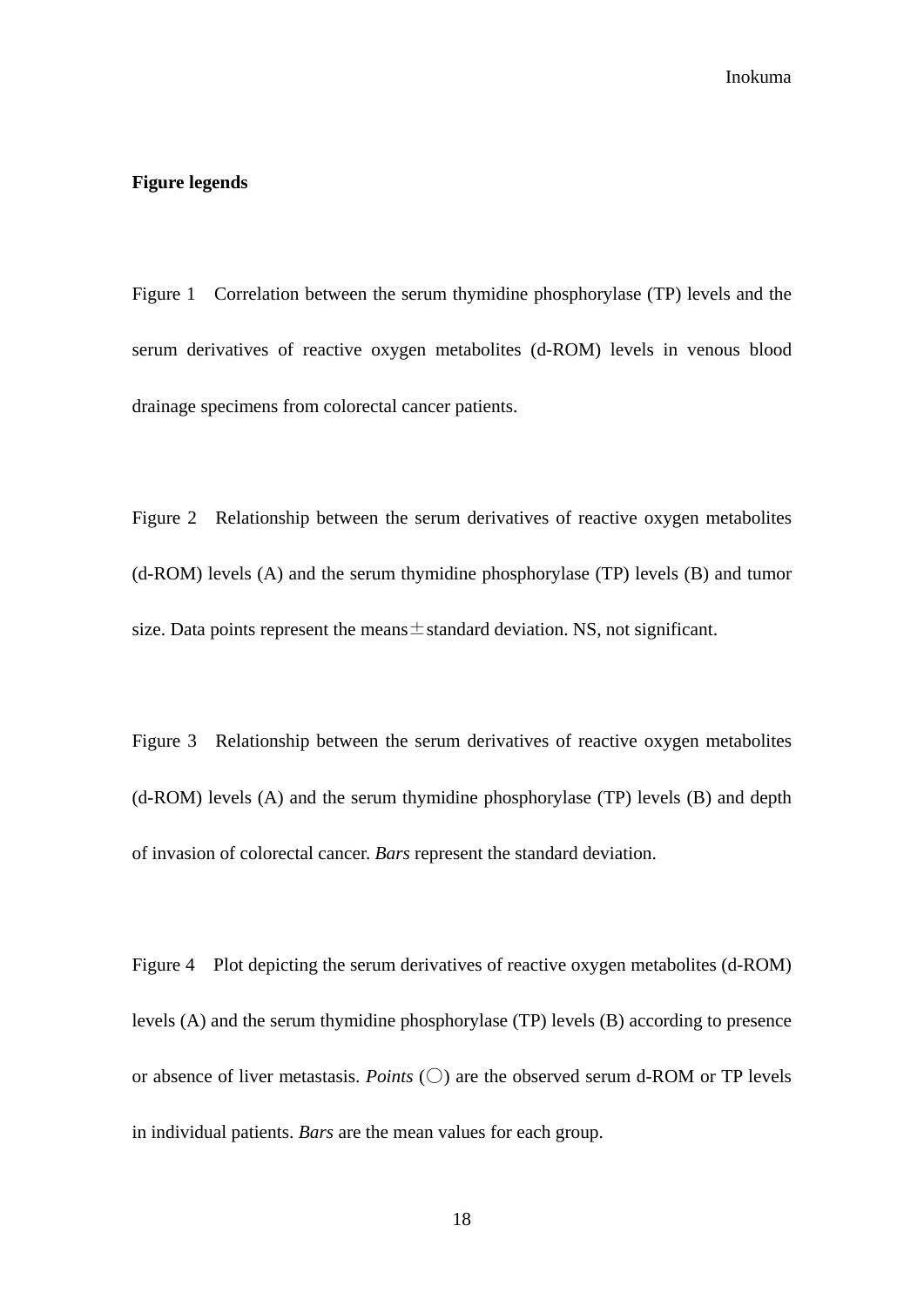Figure 5 Schematic representation of the roles of thymidine phosphorylase (TP) and reactive oxygen species (ROS) in tumorigenesis.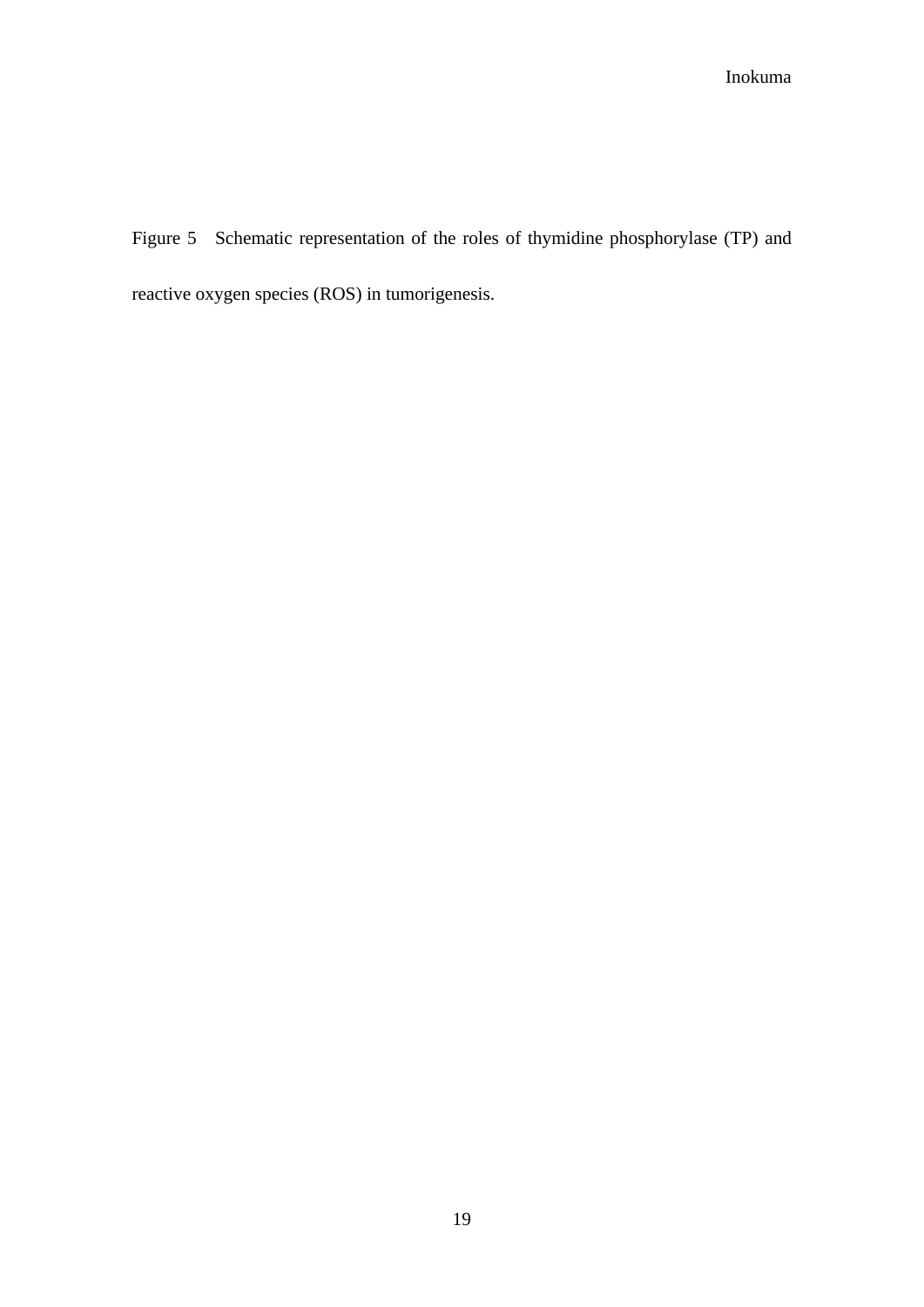| Table 1. Patient characteristics |           |                 |                |
|----------------------------------|-----------|-----------------|----------------|
| Characteristics                  |           | No. of patients | %              |
| Age (yr)                         |           |                 |                |
| Median                           | 65.3      |                 |                |
| Range                            | $34 - 87$ |                 |                |
| Gender                           |           |                 |                |
| Male                             |           | 47              | 62             |
| Female                           |           | 29              | 38             |
| <b>Tumor</b> site                |           |                 |                |
| Colon                            |           | 41              | 54             |
| Rectum                           |           | 35              | 46             |
| Depth of invasion                |           |                 |                |
| T <sub>1</sub>                   |           | 5               | $\overline{7}$ |
| T <sub>2</sub>                   |           | $\overline{7}$  | 9              |
| T <sub>3</sub>                   |           | 55              | 72             |
| T <sub>4</sub>                   |           | 9               | 12             |
| <b>Tumor</b> size                |           |                 |                |
| $\leq 40$ mm                     |           | 33              | 43             |
| $> 40$ mm                        |           | 43              | 57             |
| Lymph nodes metastasis           |           |                 |                |
| $(-)$                            |           | 43              | 57             |
| $(+)$                            |           | 33              | 43             |
| Liver metastasis                 |           |                 |                |
| $(-)$                            |           | 64              | 84             |
| $+$                              |           | 12              | 16             |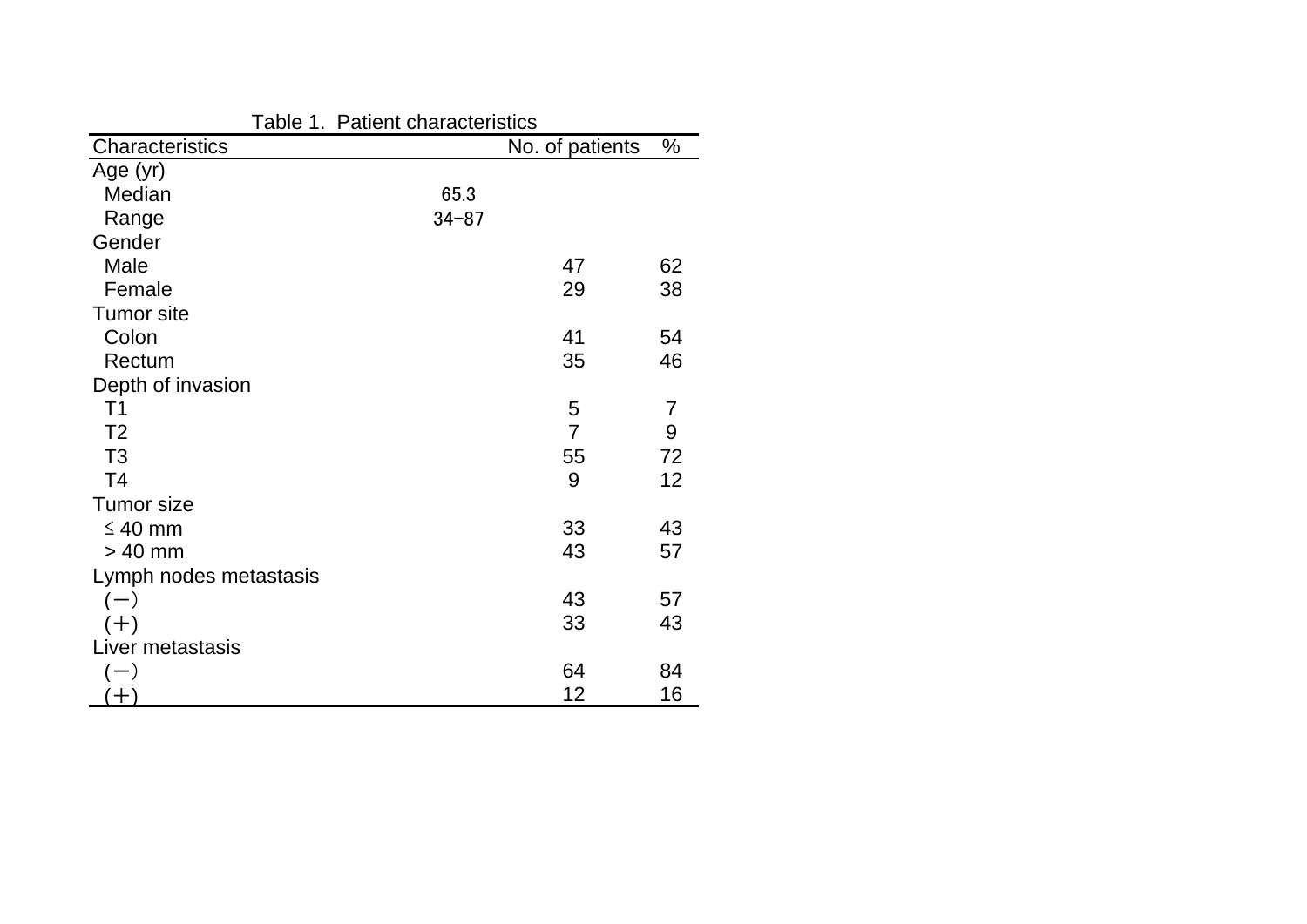**Figure 1**

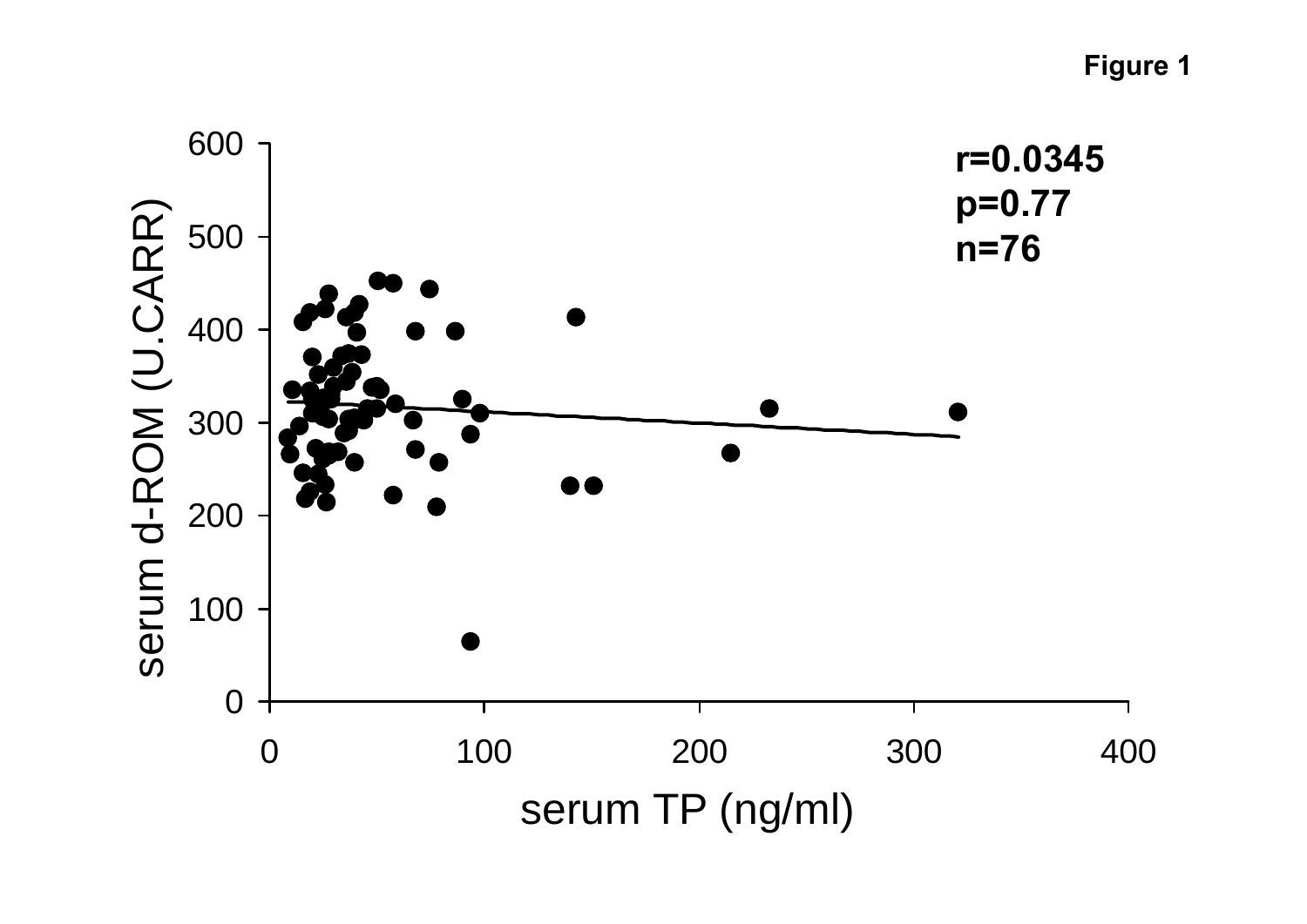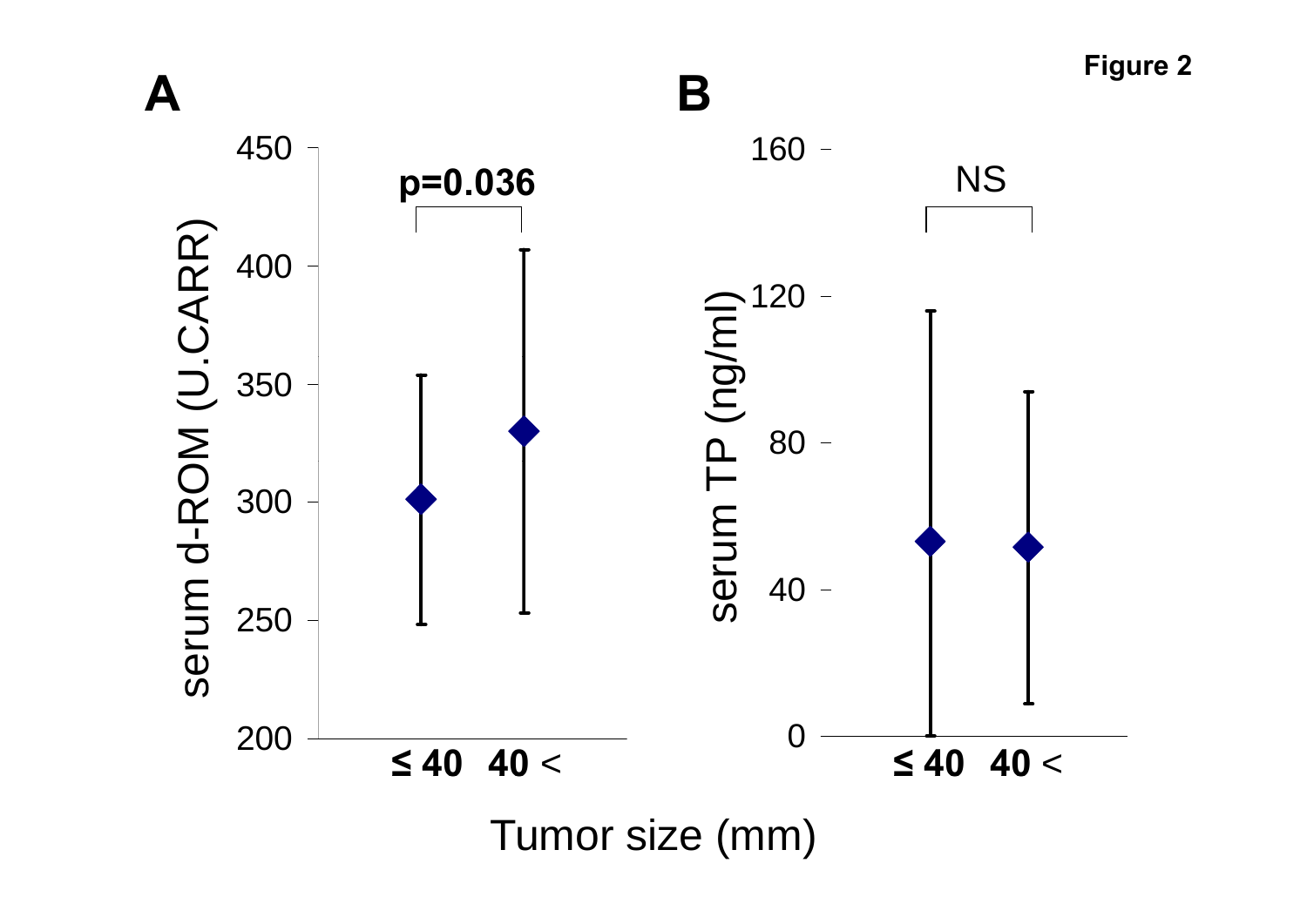

Depth of invasion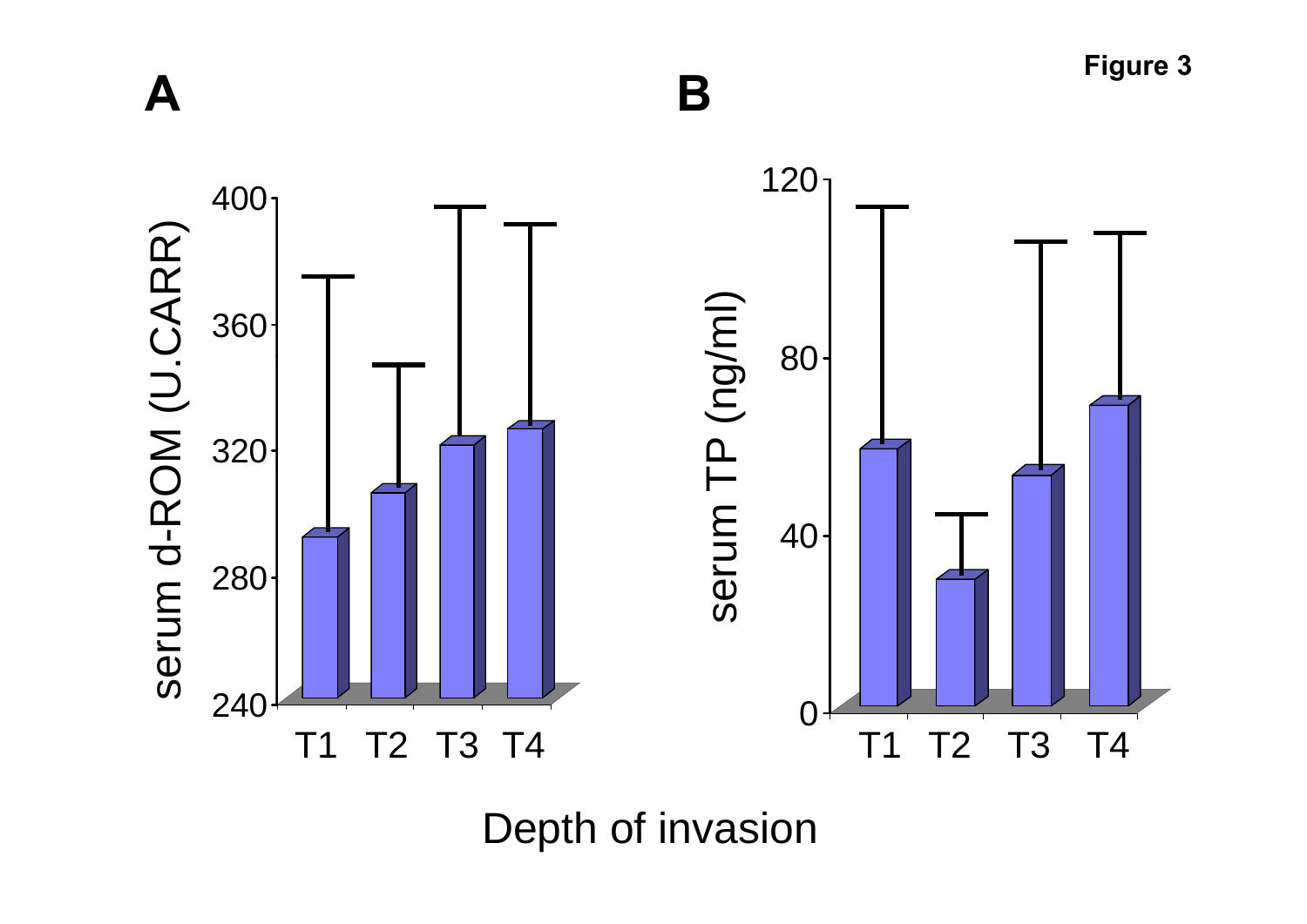**Figure 4 A B** <sup>400</sup> **<sup>p</sup><0.001** 500 $\widehat{\boldsymbol{\mathsf{c}}}$  $\begin{array}{c|c}\n\hline\n\downarrow\n\end{array}$  400  $\begin{array}{c}\n\heartsuit \\
\hline\n\searrow\n\end{array}$   $\begin{array}{c}\n\heartsuit \\
\hline\n\searrow\n\end{array}$  300  $\bigcirc$ /ml) /  $\frac{1}{2}$  300 <u>ሮ</u><br>0 200  $\bigcirc$ **COLOROOPERS**  $\bigcirc$  $\bigotimes$ um T 0<br>-<br>ㅎ  $\bigotimes$  $\bigcirc$  $\Xi$  100  $\begin{array}{ccc} \mathbf{e} & \mathbf{e} & \mathbf{e} \\ \mathbf{e} & \mathbf{e} & \mathbf{e} & \mathbf{e} \end{array}$  $\mathbb{O}(\mathbb{O})$  $\bigcirc$ ර<br>ග 0 0  $(-)$   $(+)$   $(-)$   $(+)$ 

liver metastasis